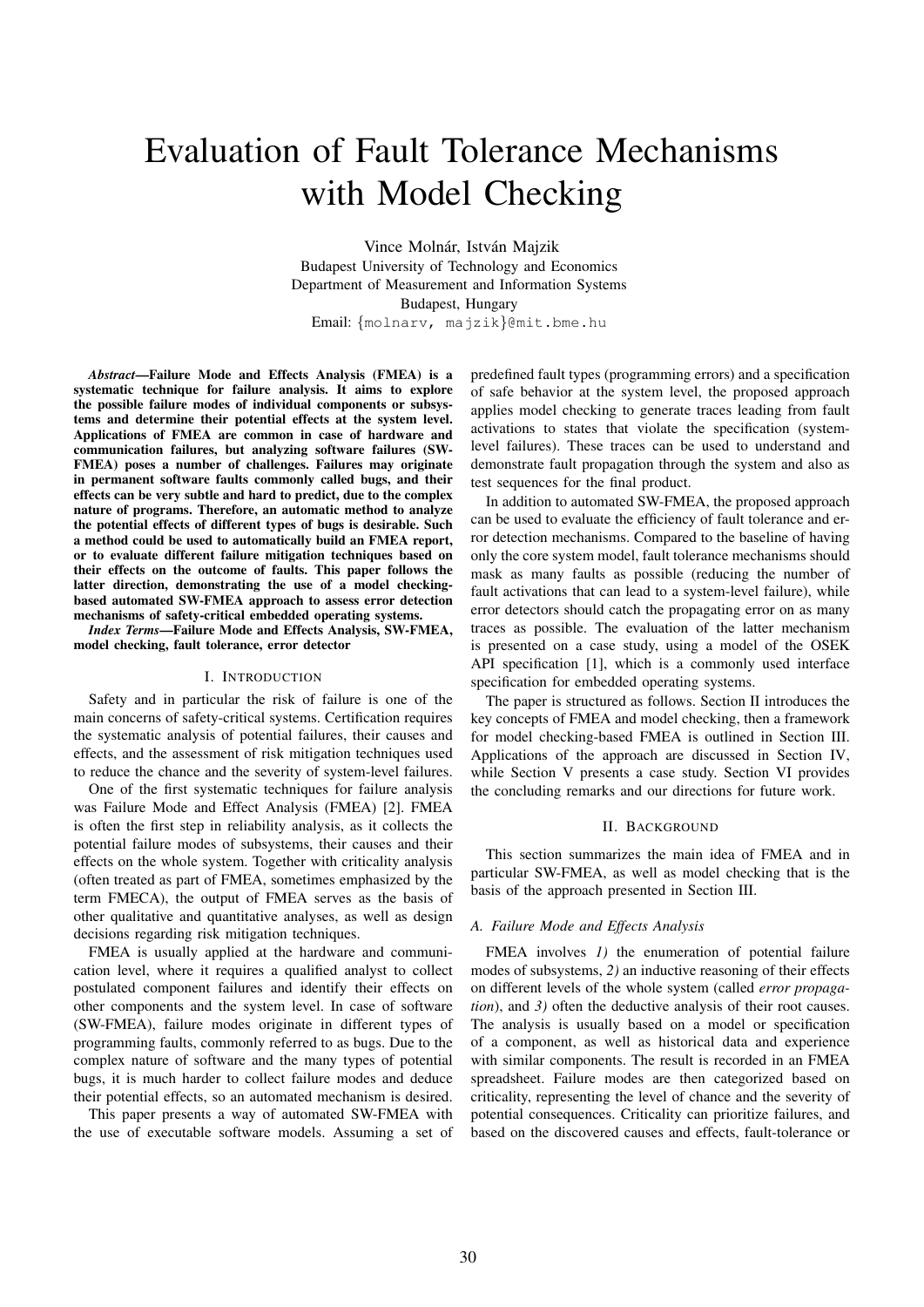error detection mechanisms can be designed to mask or detect faults to ensure fail-safe operation of the system.

There are three main concepts related to error propagation. A *failure* is an incorrect system function, i.e., an observable invalid state. An *error* is a latent invalid state that has no observable effects yet. Finally, a *fault* is the cause of a failure, which can be either some kind of defect (physical or design) or the failure of a related subsystem.

During error propagation, an *activated fault* can cause an error, which will turn into a failure once it becomes observable (e.g., by crossing an interface). FMEAs are usually performed on many levels during the design of a system, so a failure of a component is often a fault in another one. FMEA usually assumes that only a single failure mode exists at a time.

*Software FMEA:* When performing FMEA on software components, failure modes are usually caused by programming (or configuration) errors. The challenge of analyzing them is twofold. First, it is very hard to come up with a realistic set of programming faults (called a *fault model*). The source of bugs is almost always a human, and the most typical faults highly depend on the programming language and the domain as well. Constructing a realistic fault model is therefore even harder in case only a design model is available. Secondly, the effects of a bug is hard to track as it evolves in a complex system.

This paper focuses on the challenge of analyzing the effects of programming faults. The problem of designing proper fault models is not discussed here, we refer to the fact that it is also an important challenge in the field of *mutation-based testing*. For an extensive overview of mutation-based testing and fault models, the reader should refer to [7].

Most of the previous approaches to SW-FMEA build on software testing (e.g., [8]), injecting faults directly into the program code and running a set of tests to see any possible global effects. Model-based SW-FMEA has also been proposed recently [4] based on executable software models, model-level fault injection and simulations. Another approach, similar to the one presented in this paper, uses model checking to detect the violation of the system-level specification in case active faults are present [5]. The common features of these approaches include a predefined set of faults injected into the code or model, a description of system-level failures/hazards, and some sort of execution (either testing, simulation or model checking) to generate traces connecting the first two.

Our approach presented in Section III improves existing model checking-based SW-FMEA by optimizing fault activations and using monitors instead of a formal specification.

# *B. Model Checking*

*Model checking* is an automated formal verification technique used to verify whether a system satisfies a requirement or not. This is done by systematically (and typically exhaustively) analyzing the states and/or possible behaviors of the system model (i.e., the *state space*). If the specification is violated, model checkers prove it with a *counterexample*.



Fig. 1: Overview of the presented approach.

In this work, the tool SPIN was used as a model checker [6]. SPIN is an explicit model checker (using an explicitly stored graph representation of the state space) capable of reachability analysis (is there a reachable "bad" state?) and linear temporal model checking (describing complex temporal behavior). Its strengths include its maturity, the rich set of configuration opportunities and the expressiveness of its input model, given in PROMELA (PROcess MEta LAnguage).

#### III. MODEL CHECKING-BASED SOFTWARE FMEA

The approach presented in this paper focuses on the "Effect Analysis" part of FMEA. Assuming a set of possible faults (failure modes) in the software and a characterization of system-level failures, it examines an executable model of the system to generate traces leading to system-level failures.

The process (shown in Figure 1) starts with fault injection, when the input model is transformed into an analysis model containing faults that can be turned on or off. It is assumed that there is an oracle model that allows the detection of system level failures (see Section III-2 for details), so the model checker can analyze the model to check if any fault can cause a system-level hazard. The output is a set of traces that lead from every dangerous fault activation to reachable system-level failures.

*1) Fault Injection:* The method requires a fault model in terms of the modeling language. Here, a fault model is assumed to be a set of alterations (mutations) that can be applied on the model. The actual alteration is performed by adding a *trigger variable* to activate or deactivate the fault, i.e., with the trigger variable set to *false*, the model should behave correctly, while a value of *true* should cause an erroneous state when the affected part is executed. Note that trigger variables become part of the system as auxiliary state variables.

Using the trigger variables, a number of different fault types can be modeled. First, a fault can be permanent (only nondeterministic  $false \rightarrow true$  transitions) or transient (nondeterministic  $true \rightarrow false$  transitions are also present). Although in case of software bugs, the faults are usually permanent, it is sometimes useful to have transient faults to simulate the effects of hardware faults as well. Second, it is sometimes desired to restrict the number of faults in the system to at most one, or in some cases at most two.

By injecting the fault activation mechanism into the model, a model checker is free to choose which fault to activate by setting the trigger variables as long as it meets the restrictions.

*2) Failure Detection:* The traditional approach in model checking is to provide a formal specification of the system. Automated FMEA can then check if the specification still holds in the presence of faults (as described in [5]).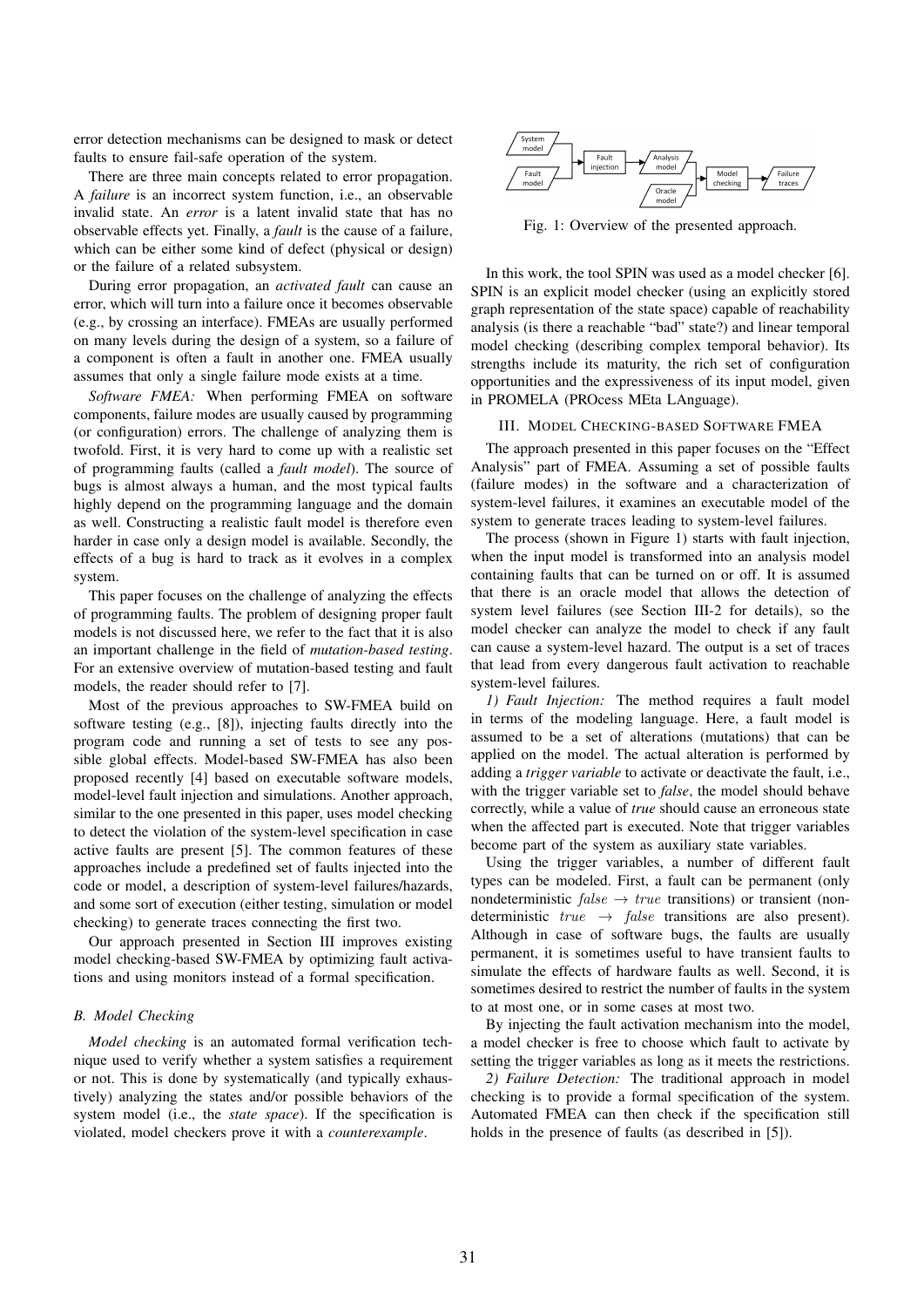

Fig. 2: Shape of the state space with eager and lazy evaluation.

In this work, we suggest an alternative that is closer to a safety engineer's viewpoint. Instead of specifying a failure (or the correct behavior), it is sometimes easier to model a component to detect and signal requirement violations. Such a model can be idealistic (e.g., it may observe every detail of the system or have infinite memory), since its only role is to provide a definition for system-level failures, it does not have to be implemented in the real system. Due to these properties, we will call this idealistic component an *oracle*. Depending on the goals and the domain, an oracle can be a reference model or a more permissive abstract contract.

*3) Failure traces:* From the extended model and the oracle, the model checker will be able to generate a set of traces leading to system-level failures. From each trace, we can extract the values of the trigger variables (i.e., which faults were activated) and the location of the system-level failure detected by the oracle. If the oracle can classify the failure, this information can also be retrieved.

*4) Efficiency and Lazy Evaluation:* Model checking is highly sensitive to the size and potential values of the state vector. Unfortunately, adding a set of nondeterministic boolean variables (here the trigger variables) increases the number of potential states exponentially. Moreover, if permanent faults are modeled in such a way that the initial activation is random, the number of initial states immediately blows up exponentially.

In order to avoid the combinatoric explosion, we suggest a "lazy" strategy to evaluate fault activations. Let the trigger variables have ternary values, with the third value being *undefined*, also being the initial value. By injecting additional logic to access the value of trigger variables, it is possible to defer the valuation and have identical states for multiple fault configurations up to an actual fault activation. This effect is illustrated in Figure 2.

# IV. EVALUATION OF FAULT TOLERANCE MECHANISMS AND ERROR DETECTORS

Section III outlined a general approach to model checkingbased automated SW-FMEA. In this section, we present two novel applications of the method to evaluate fault tolerance mechanisms and error detectors. The goal is to measure the efficiency of these mechanisms by analyzing what type of faults they can mask or detect, respectively.

For an "absolute" measure, one can use an idealistic oracle (like we suggested in Section III-2) as a baseline and "upper bound" on the efficiency of realistic approaches. In case of error detectors, it is also possible to compute the *relative* *efficiency* of two solutions, i.e., how much "better" or "worse" is one of them compared to the other.

The measurement setting is the following. In case of error detectors, we first run a check with the oracle (or the first detector) to get the total number of traces leading to observable failures (denoted  $T$  as *total*), then we measure the same number (denoted D as *detected*) with the evaluated (or second). In case of fault tolerance mechanisms, both steps use the oracle, with the mechanism coupled with the system in the second step. Efficiency is then defined as follows.

- In case of error detectors, the efficiency is  $E = D/T$ .
- In case of fault tolerance mechanisms, the efficiency is  $E = (T - D)/T$ .

Efficiency can also be defined in case of fault types (or failure modes), giving a more detailed picture about the evaluated technique. By obtaining a number describing the efficiency of different approaches, we hope to help design decisions concerning what error detectors and fault tolerance mechanisms to use (possibly in some combination).

## V. OSEK API – A CASE STUDY

To demonstrate the merits of the proposed approach, we used the model of the OSEK API [1], a common interface definition for safety-critical embedded operating systems. In a related project<sup>1</sup>, an OSEK-compliant real-time operating system targeting the automotive industry had to be certified according to ISO 26262 [3]. The developers of the OS wanted to add fault tolerance and monitoring techniques addressing potential programming errors, both from the side of the OS and client applications. To aid design decisions, we have developed the presented approach to evaluate different solutions still in the modeling phase. For the analysis, we used a model of the OSEK API and a set of test programs (both correct and incorrect) taken from [9] and a set of error detectors with assertions providing the "error signals".

The OSEK API provides a set of interface functions with their syntaxes and also the semantics of the implemented OS primitives. The API defines primitives for task handling and scheduling; resource, interrupt and event handling; semaphores and messaging; as well as times and alarms. For the case study, we used a model describing the Task API, the Resource API and the Event API.

We have modeled two types of error detectors: as the idealistic oracle, a (fault-free) Reference Model that is compared to the state of the OSEK model after each interface call (according to the Master-Checker pattern); as well as a simple Priority Checker that observes only the priorities of scheduled tasks. The Priority Checker can detect if the scheduler violates the priorities, for example by preempting a task to run another one with lower priority.

## *A. Implementation of Automated SW-FMEA*

We have implemented the approach described in Section III based on the model checker SPIN. Fault injection was per-

<sup>&</sup>lt;sup>1</sup>This work has been partially supported by the CECRIS project, FP7–Marie Curie (IAPP) number 324334.